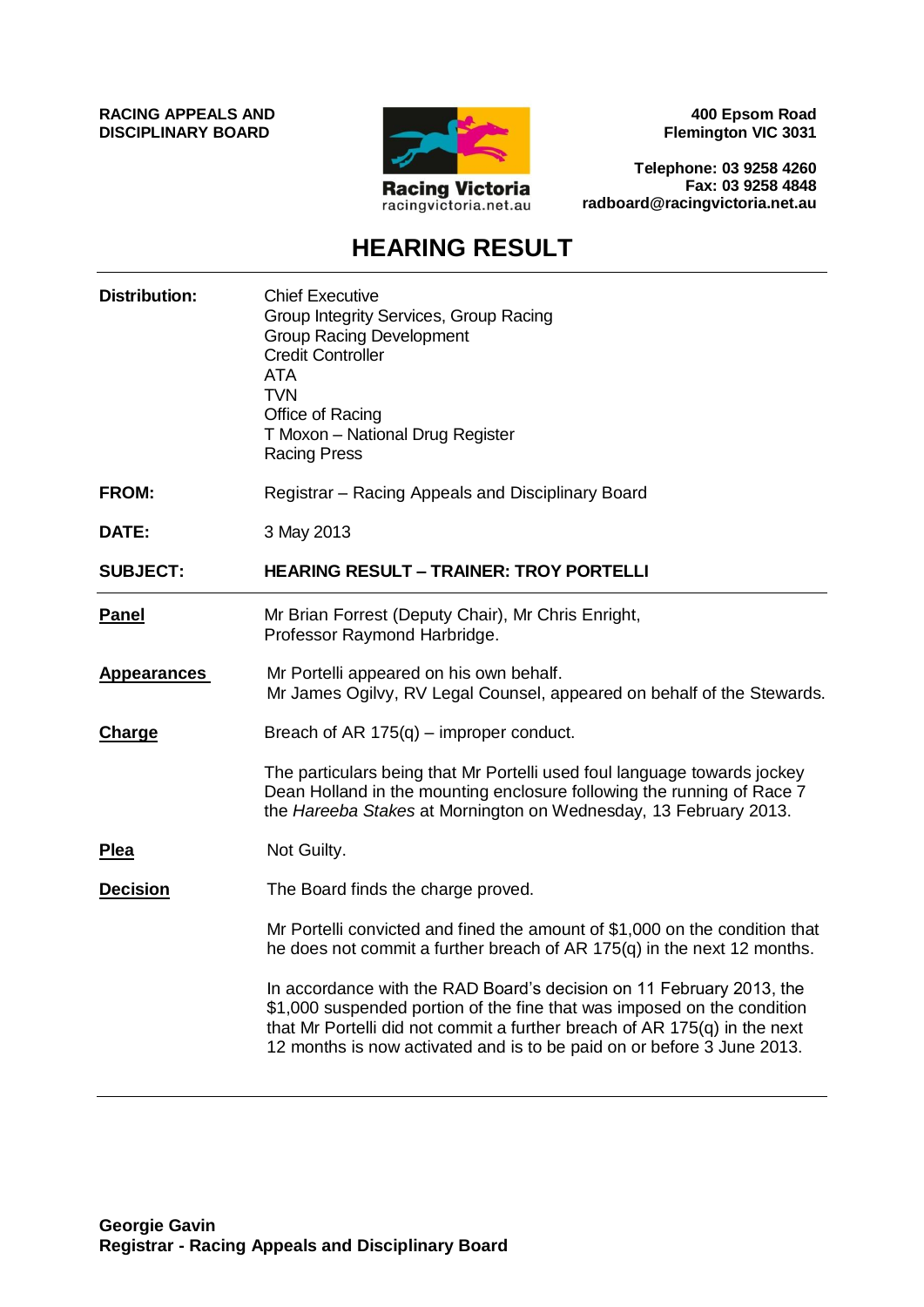## **TRANSCRIPT OF PROCEEDINGS**

## **RACING APPEALS AND DISCIPLINARY BOARD**

\_\_\_\_\_\_\_\_\_\_\_\_\_\_\_\_\_\_\_\_\_\_\_\_\_\_\_\_\_\_\_\_\_\_\_\_\_\_\_\_\_\_\_\_\_\_\_\_\_\_\_\_\_\_\_\_\_\_\_\_\_\_\_

**MR B. FORREST, Deputy Chairman MR C. ENRIGHT PROF R. HARBRIDGE**

**EXTRACT OF PROCEEDINGS**

**DECISION**

**TRAINER: TROY PORTELLI**

**MELBOURNE**

**FRIDAY, 3 MAY 2013**

MR J. OGILVY appeared on behalf of the RVL Stewards

MR T. PORTELLI appeared on his own behalf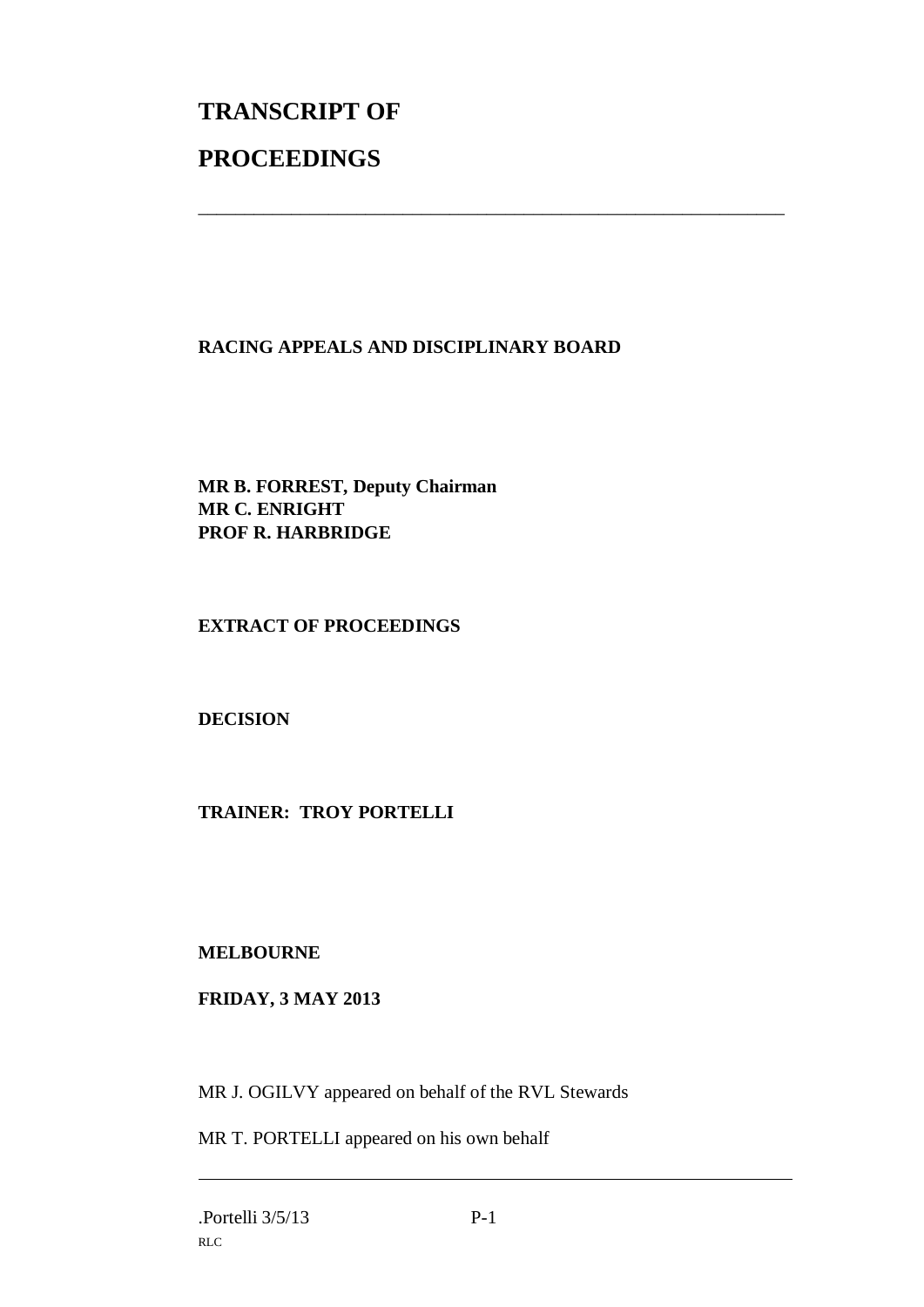CHAIRMAN: Licensed trainer, Mr Troy Portelli, has been charged by Stewards under AR 175(q), improper conduct towards jockey Dean Holland at Mornington racecourse on 13 February 2013 following the running of the Hareeba Stakes. Holland rode Eight Bills trained by Mr Portelli in the race. The horse was unplaced.

After Holland dismounted from Eight Bills and while in the mounting yard, he was abused by Mr Portelli and, according to Holland, being called a "fucking spastic" and "fucking idiot". Mr Portelli complained bitterly to Holland about what his ride had cost him as the connections had bet substantially on the horse. Mr Portelli was clearly angry and upset about the way Holland had ridden the horse, contrary to his instructions, he said.

Holland reported Mr Portelli's behaviour towards him to Stewards. Mr Portelli later admitted to Stewards that he swore at Holland but denied using the word "spastic" and the Stewards are not alleging Mr Portelli used that expression.

Trainer, Mr Mick Price, who was in the vicinity, told stewards he heard a lot of swearing as he walked past Portelli and Holland in the mounting yard.

Having heard the evidence and read the transcripts of the Stewards' investigations on race day and on 20 February 2013, the Board is satisfied that Mr Portelli's verbal outburst directed to Holland, a fellow licensed person, was unacceptable behaviour.